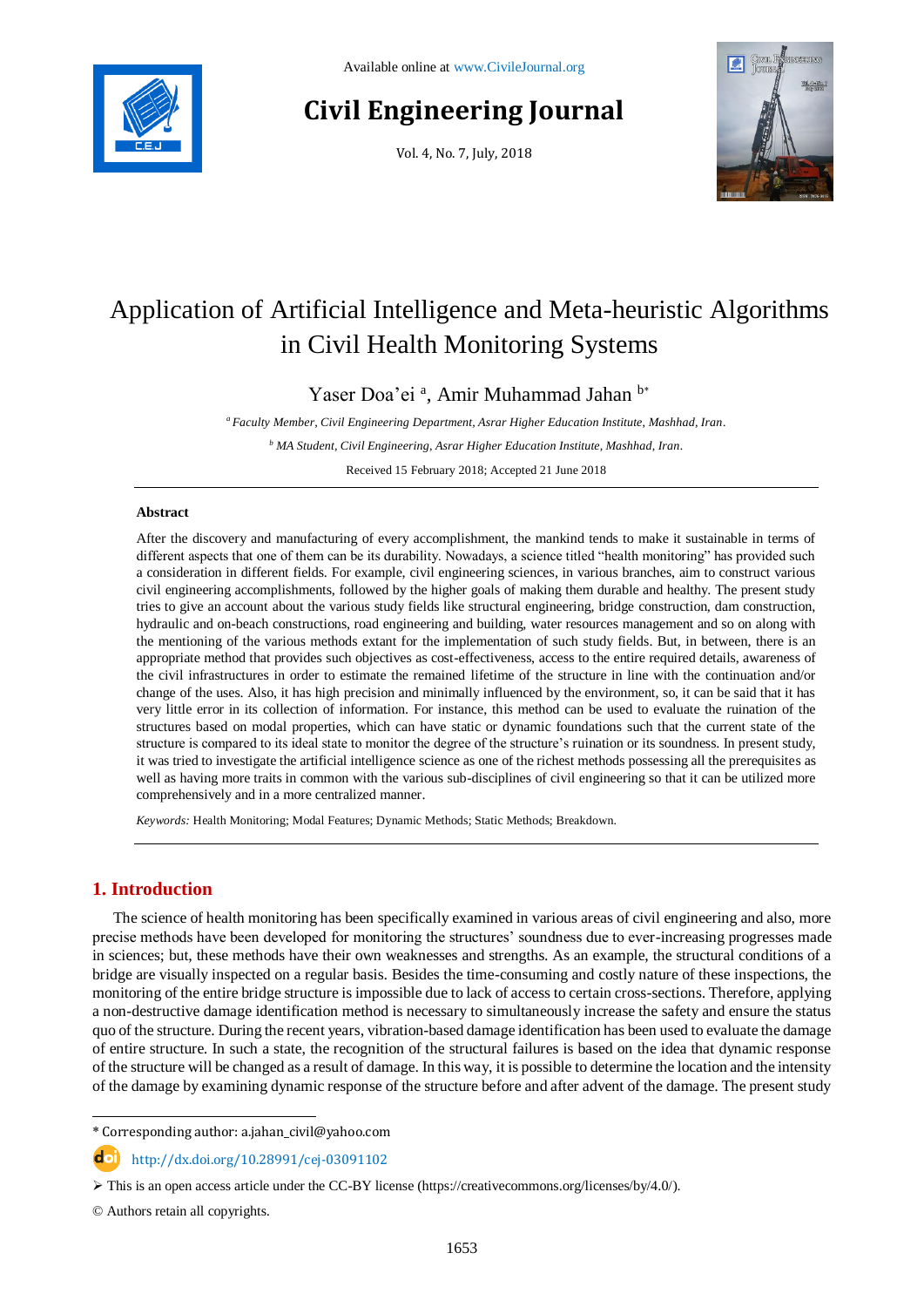examines the structural health monitoring science in various sub-disciplines of civil engineering such as the steel and concrete bridges, concrete dams, space frames, coastal constructions, etc. with the methods used for this purpose. In the end, the most optimal method characterized by high precision, lowest error in recording the responses and some other features will be investigated.

Using a structural health monitoring system, the reliable information on the structure is gathered and the structural defects are recognized in the preliminary stages of the damage development. Early recognition of the flaws via the health monitoring system results in a reduction in the maintenance costs and prevents such catastrophes as the failure of bridges, dams, structures and so on. A vast range of the techniques, algorithms and methods have been utilized for the structural health monitoring of various fundamental elements of structures, from beams and plates to more complex structures like bridges and buildings.

In present study, fuzzy genetic system has been proved as an optimum method for the health monitoring of the civil structures. This confirmation is shown herein by the results of various previous studies along with their references.

# **2. A Review of General and Basic Concepts**

In this part, some of the researches conducted in the area of structural damage identification are reviewed. The majority of these studies conducted during the past three decades have been focused on measuring the dynamic responses of the structures. Generally, if the structures are likened to human body, the health monitoring system can be likened to a doctor who measures certain parameters and characteristics so as to obtain information on the patients' healthiness. In structures, these features are measured as essential principles titled "modal features of a structure" (frequency, modal shape and modal damping) in all of the methods. These features are a function of physical characteristics of that structure. Therefore, the change in the physical characteristics of a structure can be recognized from the change in its static and/or dynamic response. These methods are vibration-based.

# **2.1. The Importance and Necessity of the Structural Health Monitoring of Bridges**

About 2.5 million bridges are currently being exploited in the global transportation network. Based on a report issued by American Federal Highway Administration (FHWA), 28% of the total 595000 bridges in service have been assessed inefficient in 2005 and only a fraction of these bridges (about 15%) have been found with structural defects. In Europe, 10% of the bridges are structurally flawed and no statistics is available about the bridge structures in Asia. However, it is assumed that averagely, 10% of the bridges are structurally flawed. In other words, there are 250000 bridges that are in definite need of structural health monitoring, rehabilitation and inspection [1]. The increase in the ages of bridges, the unpredictable nature of the loads and the poor design of the components result in the inefficiency of bridges. So, the structural health monitoring methods (SHM) are applied to prevent development of the damages and optimization of the repair and maintenance activities so as to prevent the accidents similar to the failure of Mississippi (I-35W) bridge. Figure 1 shows the Mississippi (I-35W) bridge after failure.



**Figure 1. The failure of Mississippi (I-35W) bridge**

The conditions of a bridge are usually assessed through periodic visual inspection. Although crucial information is obtained through the inspections, they are envisaged time-consuming and costly. The inspection of the whole parts of bridge is not possible due to its inaccessible cross sections and the damages in such points are usually left unrealized. Furthermore, identifying internal damages and their sources is very difficult. So, it seems necessary to implement a bridge health monitoring system and then make a report indicating when and where the repair and maintenance operations are needed. A successful health monitoring system reduces the maintenance costs and prevents total failures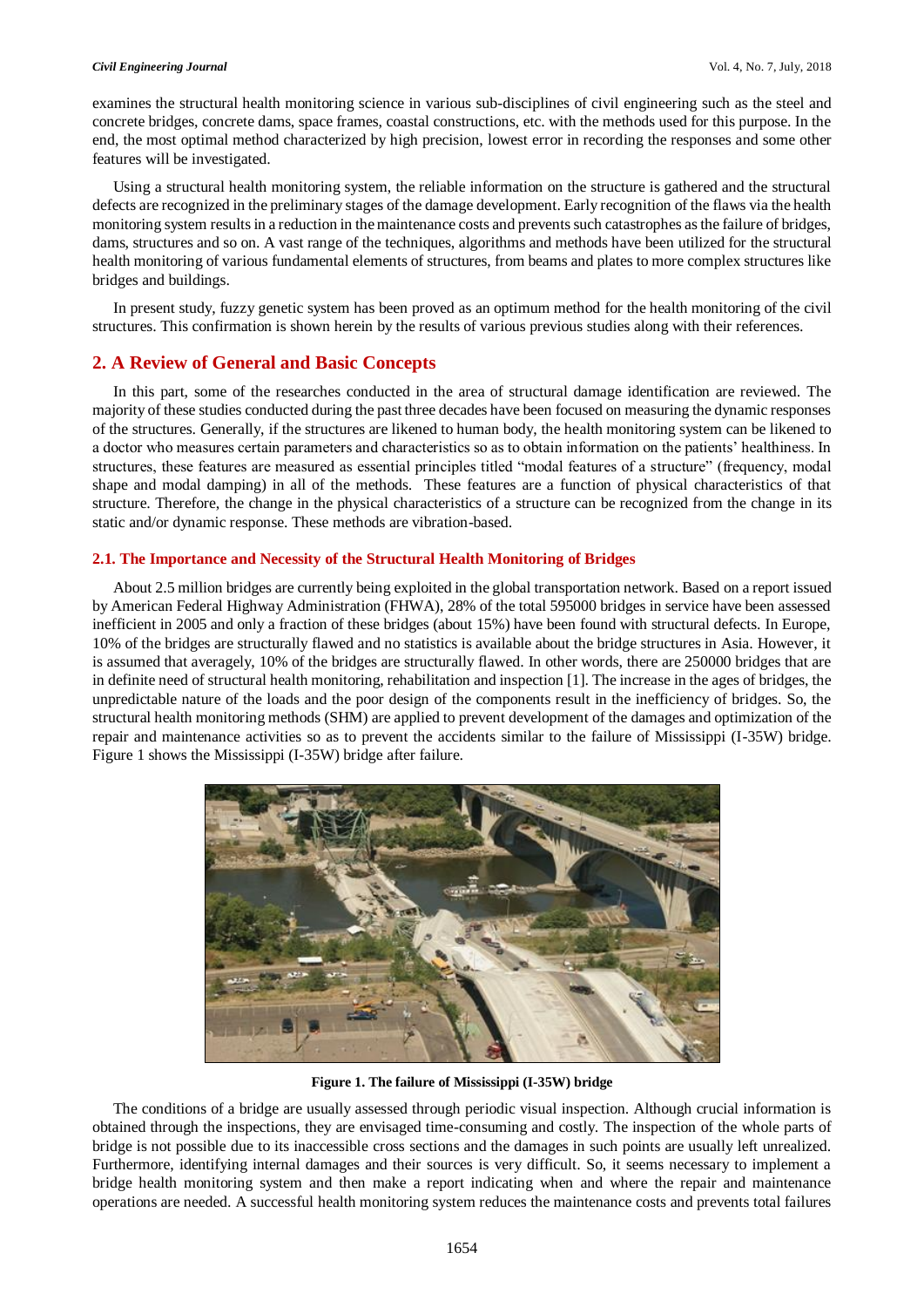through early identification of damages [2, 3].

In structural health monitoring of bridges, visual inspection is a confirmed principal method. Its reliability largely depends on the experience and skill of the inspector. The objective of structural health monitoring methods is to be used along with the bridge inspection and examination. To do so, the well-known vibration-based health monitoring method is applied [4-6].

The American transportation organization annually publishes the reports on the bridges in the US. Based on the report issued by the organization in 2013, more than 66405 bridges are structurally defected. To put it differently, one out of every nine bridges (11%) have deficits in their structural members. The bridges with structural flaws are in severe need of maintenance, fortification or replacement. While a great many of the bridges have been planned for a lifetime of 50 years with no need for essential repairs, the average age of the bridges in the US is 43 years and the average age of the bridges found with structural defects is 65 years old. With a futuristic perspective, it can be concluded that one out of every four bridges (in sum 170000 bridges) will be 65 years old within the next ten years and they are highly likely to become defective in this age [4].

Visual inspection cannot identify all damages of bridges alone, so a solution should be sought to supplement the visual inspection so as to more accurately accomplish the structural health monitoring of the bridges. The following section gives the basic principles of these methods.

# **2.2. The Necessity and Importance of Damage Identification**

Occurrence of failure in buildings, bridges, oil platforms and, in general, in the entire structural systems during their lifetime is an inevitable issue. So far, there are numerous recorded examples of various types of failures in different engineered structures which have caused abundant life and financial losses. The majority of these failures can be modified through preliminary examination of the structures' current statuses and, in such way, development of structural failures and collapses of buildings can be prevented. This makes the structural health monitoring more importance in earthquake-prone regions where the topical damages of the structural elements can be the origin of the total devastation. Thus, identification of damages in the structural systems and their members is deemed necessary and important for increasing the soundness and ascertaining the status quo of the structures. If the damages in the structural systems are somehow identified, the total failure of the structure can be prevented by repairing or replacing the impaired elements. Consequently, the damage identification systems can play a very important role in making the structures safe and improving them as well as preventing the financial and life losses resulting from the collapse of the structures.

Generally speaking, the damage refers to the changes in a system that have adverse effects on the system either at present or in future [5]. In a simple definition, damage is described as any change in or deviation from the primary geometry or masonry characteristics as well as the change in the boundary conditions and integration of a system that have adverse effects on system performance. Damage is accompanied by changes in the physical attributes of the materials (mass, stiffness and damping). The catastrophic damages followed by huge life and financial losses have led to an increase in the interests in fault detection. The ever-increasing development of computers and the computational and artificial intelligence methods, the development and progress of sensor building technology and their relationships with different sciences, especially in the area of fault detection, have all drawn the attentions of many researchers from this study field to fault detection based on computational solutions.

#### **2.3. System Identification**

System identification issue refers to the obtaining of a mathematical model of a phenomenon (like dynamic system) using laboratory information. This technique is applicable to many of the engineering areas like airplane and automobile industries, as well. Figure 2 displays system identification and its uses in various sciences.



**Figure 2. System identification and its uses [3]**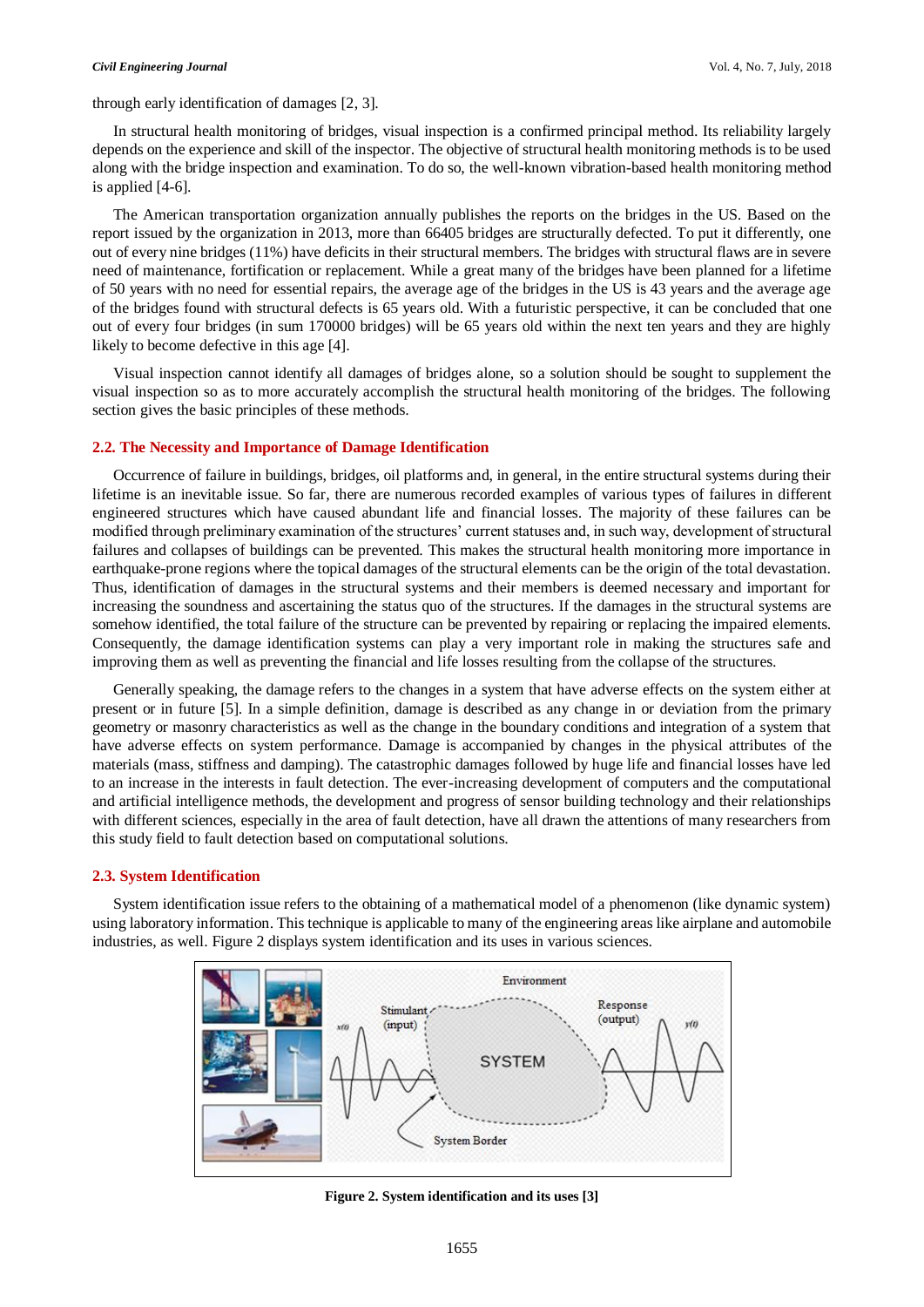# **2.4. Classification of Damage Identification Science**

In regard of the structural health monitoring, damage is defined as the changes in the structural system that negatively influence its performance at the present time and in future. In general, damage identification methods are categorized to two local and general categories. The local methods can only detect the damage on the structure or in its vicinity. Such a limitation has paved the way for the invention of completely different approaches to the complex systems analyses. Generally, these methods are classified to four levels [6]:

Level One: Determination of the Damage Existence

Level Two: Determination of the Geometrical Location of the Damage

Level Three: Determination of the Damage Intensity

Level Four: Determination of Residual lifetime of the structure upon the Emergence of Damage

In frequency-based damage detection methods in which a preliminary structure model is not used for the comparisons, only the Level One and Two damages are detectable. Having a preliminary structural model, Level Three damages can be detected, as well. To determine the Level Four damages, besides the damage detection methods, there is usually a need for such sciences as fracture mechanics, fatigue-life analysis and structural design assessment [3].

# **2.5. Types of Damage detection Methods**

Ordinarily, the structural damage detection methods include two general steps [7]:

- 1. Selection and Extraction of the Structure Specifications.
- 2. Selection of an Appropriate Identification Pattern.

The first step includes the selection and extraction of damage-sensitive specifications of the structure. These specifications are extracted from the data measured based on the structure dynamic response. This stage is composed of combining a large volume of the data obtained from numerous sensors and converting them to the data which can be analyzed by means of optimization and/or statistical algorithms. Also, numerous data normalization methods are applied to remove the changes in executional and environmental conditions from the data. In the next stage, a proper pattern is utilized for a collection of data (discrete or continuous) to detect the damage. These patterns are more based on the measurements of structure strain and displacement in static methods and based on the measurements of structure strain, displacement and acceleration in dynamic methods. The following part presents a review of the modal analyses and some important structural damage detection methods.

## **2.6. The Necessity and Importance of the Fault Detection Methods Based on Vibration Specifications**

The current damage detection methods are either visual inspection or local testing methods, including magnetic field methods, thermal field methods and ultrasonic methods. The application of local damage identification method entails having access to the pre-identified damage location. These methods have weaknesses. As an example of the weaknesses common in these tests, the failure occurrence, despite the periodical inspections and local tests, in a bridge in South Korea in 1994 can be pointed out that as a result of which 32 individuals were killed and 20 others were injured. Figure 3 exhibits a view of the bridge after failure. The bridge collapsed when it was only 15 years and the periodical inspection tests were periodically performed thereon. The specialized investigations signified that the bridge collapse happened for such a reason as the fatigue of some of its members not been inspected and tested. The occurrence of such incidents reveals the shortcomings of the local tests and the necessity for making use of methods capable of performing general and comprehensive evaluation of the structures.



**Figure 3. The failure of the bridge in Seoul despite of the local inspections [8]**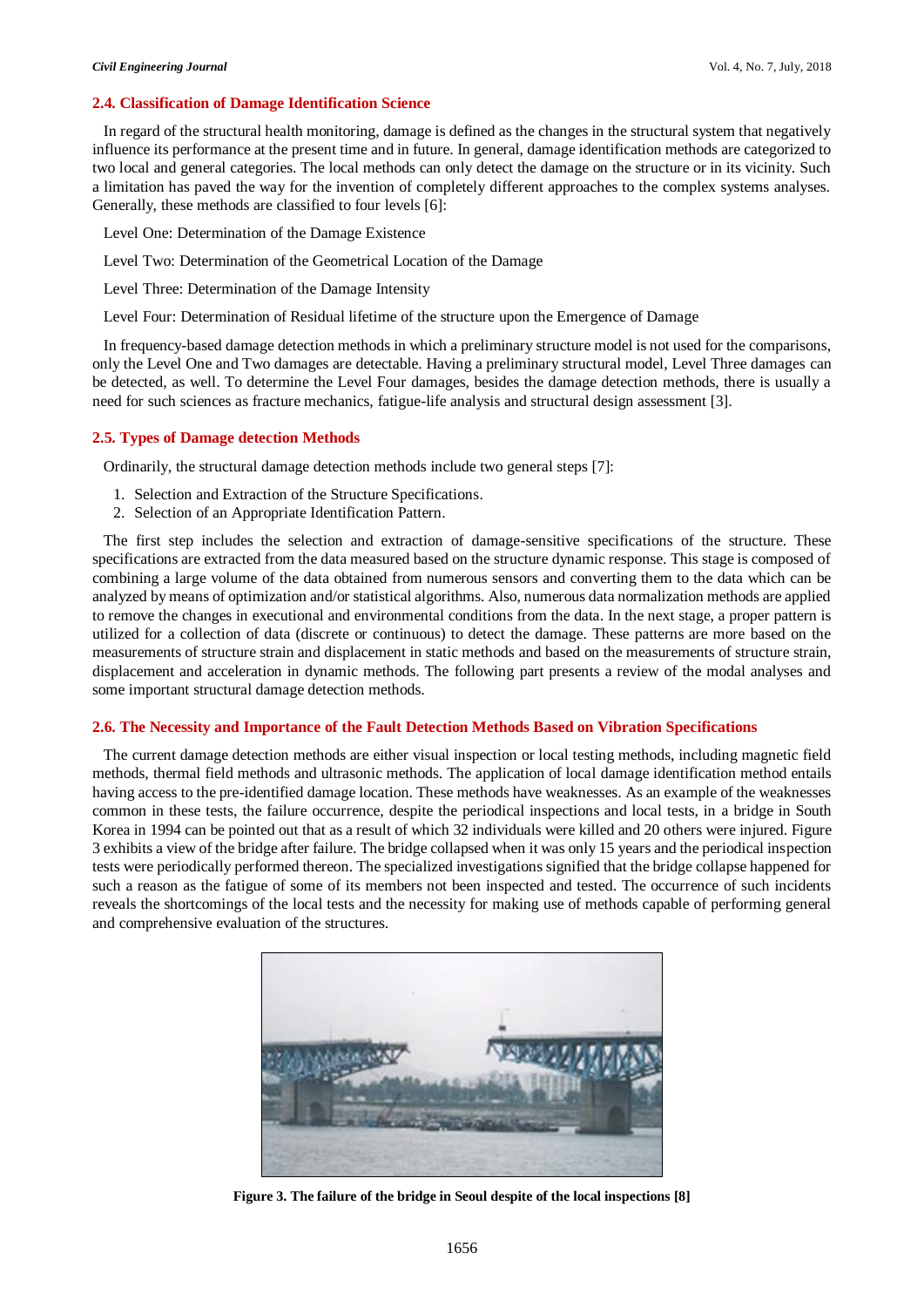Vibration-based damage identification is of the methods used to assess the damage in the all parts of the structure. The theoretical foundations of the modal analysis propose fault detection via tracking the changes in the dynamic specifications or structural response induced by damages as a solution that provides the possibility of structural health monitoring of bridges in a precise manner, in addition to completing visual inspection. Thus, the present study posits the fault detection problem based on modal parameters in a form of optimization problem and then evaluates the efficiency of this method in locating and identifying intensity of the damage.

# **2.7. A Review of the Structural Health Monitoring Methods**

A wide range of techniques, algorithms and methods have been utilized for the structural health monitoring of various structures, from structural members such as beams and plates to the more complex structures like bridges and buildings. Doebling et al [3] presented a comprehensive review of various vibration-based damage detection methods used up to 1996. Sohn et al [7] presented an updated version of this literature up to 2001 followed by a review of the vibrationbased damage identification methods by Carden and Fanning [9] who made special emphasis on the articles published from 1996 to 2003. Modares and Waksmanski [2] have reviewed the health monitoring methods of steel bridges and concluded that the useful lives of bridges gradually decreases due to the unpredictable nature of the peripheral loads unless the damage is detected and effectively fixed.

The majority of the structural health monitoring systems, reported in the reference part, were based on modal analysis methods and used the response of structure to vibration to measure the various specifications. Analyzing any change in these specifications, it is expected that the damage location can be determined [13-15]. Damage identification is the first and most important stage of structural health monitoring method that is discussed, before the higher levels, in all stages of damage identification (comprised of damage detection, its location, its intensity and determination of residual useful life) [6]. Many of the vibration-based methods employ modal system identification and comparison modal parameters of the defective structure with the healthy one to detect the preliminary damages [16-20].

#### **2.7.1. Natural Frequency-based Methods**

During late 1970s, the relationship between the physical parameters and the modal parameters was taken into account to present a method based on natural frequency in the structural damage identification. The investigations indicate that damage causes changes in the natural frequencies of the structure. The natural frequencies can be determined simply and with an appropriate accuracy. Moreover, in comparison to the other modal parameters, the natural frequency has a lower sensitivity to the random error. That is why the methods based on vibration frequency have been more frequently applied compared to other methods. However, the natural frequency are intensively sensitive to environmental conditions like temperature and humidity. In addition, although the natural frequency is the general feature of the structure, it cannot provide information on the location of the possible errors and only the higher modes can be used to determine the damage location due to their corresponding mode shape. However, determining the frequencies of higher modes is difficult in the majority of the real structures [10].

Due to the low sensitivity of the natural frequencies to damage, the use of this method necessitates very accurate measurements. Although the use of natural frequency in damage identification is difficult, there are many researches performed in this regard. Nowadays, the natural frequencies are applied in combination with other modal parameters in the damage identification.

Vandiver [22 and 23] has investigated the changes in the corresponding frequencies of the first two buckling modes and the first torsional mode of a lighthouse to determine its damage. He concluded that the change in the effective mass only causes a 1-percent change in the frequencies. Also, in a damage corresponding to disintegration of the majority of the members, the changes in frequency will be more than a percent.

Cawley and Adams [11] presented a method in which the location and intensity of damage to the structure is determined using natural frequencies obtained from the laboratory results and forming sensitivity matrix. Although this method estimates the damage rate with an appropriate accuracy, it is in need of a considerable number of modal frequencies and this is a difficult task in the existing structures.

#### **2.7.2. Mode Shape-based Methods**

Mode shape is a structure-specific parameter. Many of the researchers believe that the mode shape can be used as a reliable index in the structural health monitoring.

#### **2.7.2.1. Direct Methods**

Mode shape is the displacement pattern corresponding to a certain natural frequency of a structure. This parameter reflects the relative displacement of the various members of a structure in a given mode. Therefore, it encompasses spatial information of a structure. Structure damage causes changes in the mode shape in vicinity of the damaged area. In this way, the comparison between the mode shapes can be used as a structural health monitoring method. Modal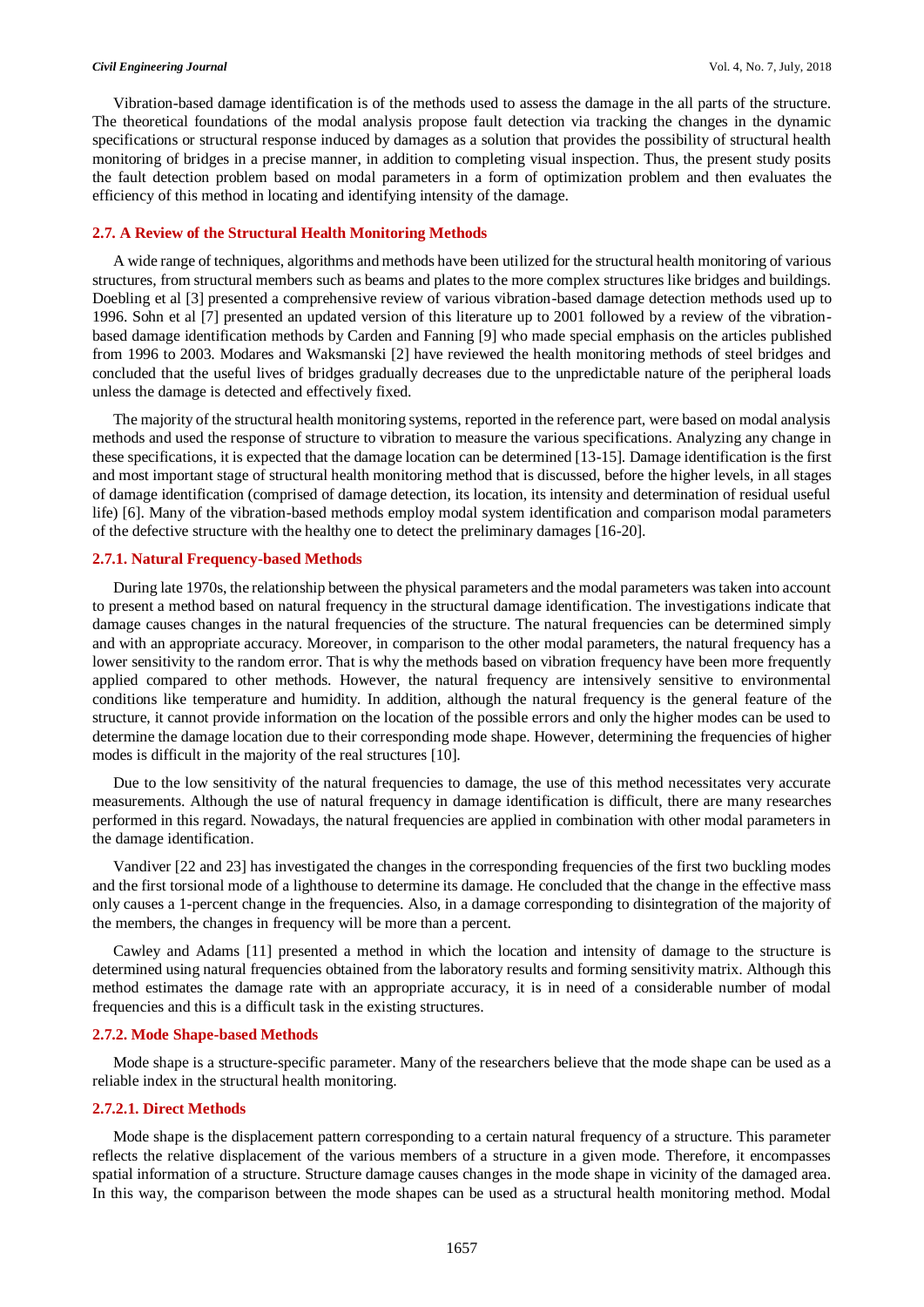assurance criteria (MAC) and coordinate modal assurance criteria can be mentioned as the common methods used to compare the mode shapes.

To identify the damage in a laboratory model, Ching and Bech [12] have use the mode shapes before and after damage. In their study, the laboratory structure was studied under two controlled and uncontrolled states. The bracings were eliminated in the controlled state to impose the damage. In the controlled state, the torsional strength of the beamto-column connection was reduced to model the damage. The obtained results indicated that the damage can be well detected in the controlled state but the modes extracted for the uncontrolled state were found having less sensitivities to the damage.

#### **2.7.2.2. Mode Shape Curvature-based Methods**

The mode shape curvature-based method is one of method most frequently used in detection of structural damage. The method is based on the assumption that that the changes in the mode shape curvature are concentrated in the place where there are more damages. The curvature is defined as the second derivative of mode shape. The mode shape curvature-based method is more sensitive to damage compared to mode shape-based method.

The concept "mode shape curvature" was introduced by Pandey et al [13]. Using finite element model, they obtained the mode shape curvatures corresponding to the healthy and damaged states of a cantilever beam and a simple beam. They considered the failure in the form of elasticity module reduction in their model. The results pertinent to the simple beam indicated that the mode shape curvature is increasingly sensitive to failure compared to MAC.

#### **2.7.3. Modal Strain Energy-based Methods**

Modal strain energy can be used as an index for the structural health monitoring. A mode shape subjected to a given loading possesses a considerable amount of strain energy. Due to the structural damage, the amount of this energy changes because of the sensitivity of the frequency and mode shape to the damage. The failure detection using the changes in the modal strain energy, besides determining the damage location, is an appropriate index in the determination of its intensity. This method has been applied in many researches.

Dixit and Hanagud [14] have investigated the results of various mode shape-based methods used on the beam subject to different boundary conditions and concluded that the modal strain energy offers a more acceptable estimation compared to the other methods. However, its accuracy depends on the number of the modes.

#### **2.7.4. Flexibility-Based Methods**

Another group of the damage identification methods deals with the static behavior of the structures using the flexibility matrix. The flexibility matrix of a structure is the inverse of its stiffness matrix. Hence, it is indicative of the relationship between energy and structural displacements. Precise determination of the flexibility matrix necessitates the measurements of all modes and frequencies. Due to the inverse relationship between the flexibility matrix and the natural frequency, the matrix becomes rapidly convergent as the number of modes increases. Thus, a proper approximation of the flexibility matrix can only be obtained using low frequencies. So, flexibility matrix is more sensitive to the changes in the lower modes.

The researches wherein flexibility matrix has been used as the failure indicator, have presented acceptable results. Pandey and Biswas [15] used flexibility matrix changes for the health monitoring of several numerical models and a laboratory model. Their acceptable results obtained for the numerical and laboratory models are reflective of the reliability of the method in health monitoring of the macro-scale structures. The results of the numerical models showed that the method offers the best results when failure is in the position corresponding to the maximum flexural moment. Also, they expressed that the flexibility matrix is slightly influenced by the higher modes.

Patjawit and Kanok [16] proposed a method based on the modal flexibility for health monitoring of the highway bridges. The method is laid upon the principle that flexibility matrix is indicative of the general status of the structure and changes in it can be an appropriate index for the structural damage estimation. They examined the method using a steel beam, a concrete beam and a bridge. Their results indicated that the flexibility index is considerably more sensitive to the failure. They considered the flexibility index of the bridge measured in the current situation as a baseline for the future evaluations.

# **2.7.5. Damping-Based Methods**

As a modal parameter of the structures, damping can be considered as an index for the structural damage detection. Damping is less frequently used for the structural damage identification compared to frequency- and mode shape-based methods due to the fact that no appropriate method has been so far introduced for the accurate determination of the structure damping ratio. However, the structural damage identification using damping has advantage compared to frequency- and mode shape-based methods. Its advantage is that this method can determine the nonlinear effects of the damage.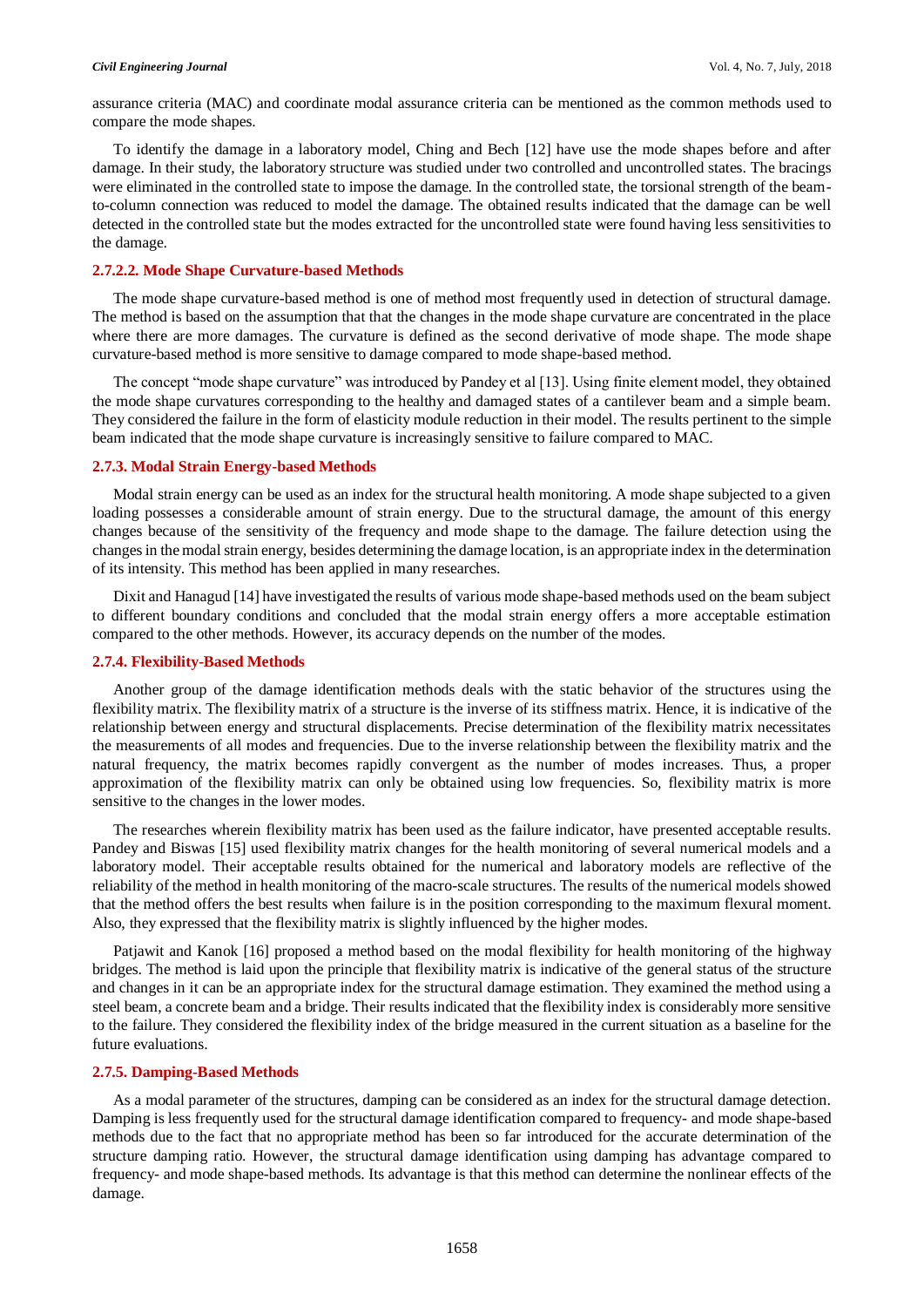Salane and Baldwin [17] performed a dynamic test on a steel bridge with a concrete deck to measure the steady state response and natural frequency. Their investigations indicated that damping does not change with a certain trend due to the created damage. That is why, although damping is influenced by the damage, it cannot be applied as an indicator for it.

Using wavelets, Curdelli et al [18] proposed a method for the simultaneous determination of damping and structure frequencies from its free vibration responses. In addition, they have investigated the frequency and damping variations to detect the damage in two numerical models and two laboratory models. Their results demonstrated that the damping is much more sensitive to the damage than the natural frequency.

Kiral et al [19] examined the vibration response and modal specifications of a composite beam. Then, they created damages with various intensities to investigate the natural frequency and damping variations and found that the damping is more sensitive to damage.

## **2.7.6. Methods Based on Frequency Response Functions**

Generally, frequency response functions (FRF) are complex functions defined in the frequency region. FRFs can be defined as the structure input-to-output ratio. Some researchers have directly used FRFs for the structural health monitoring instead of modal parameters. Direct use of the measured FRFs results in the elimination of the errors originating from the data modal analyses. Moreover, FRFs encompass a large volume of information on the structure dynamic behaviors. In modal analysis, a large part of information is destroyed in the extraction process of modal parameters.

So far, numerous FRF-based methods have been presented for the structural damage detection. Wang and Lin [20] proposed an FRF-based method for the structural damage identification. The method was tested using the numerical and laboratory results of a three-span steel frame. The numerical results indicated that the proposed method can determine the location and intensity of the failure with an acceptable accuracy. However, the laboratory results were not acceptable. In their ideas, the offered methods are unreliable in the estimation of trivial damages because the changes made in the vibration data might be due to the existence of error, thereby be undetectable.

## **2.7.7. Methods Based on Model Updating**

Another method of damage identification is the numerical model updating. These methods are in need of forming a numerical model such the finite element model. In general, the numerical model updating is a constrained optimization problem in which the differences between the measured results and the analytical results are minimized based on the correction of numerical model characteristics such as stiffness, mass and damping. The objective function definition and determination of updated parameters are amongst the most important factors influencing the success of these methods.

Choi and Kwon [21] employed finite element model updating for the failure detection of a steel bridge. The numerical model of the bridge was constructed based on its design maps and updated using the static and dynamic experiments. To do so, first, the stiffness of members was set for the regeneration of the measured deformations. Then, the structure mass was redefined based on the measured natural frequencies. The obtained finite element model was subjected to the static loading to determine the members with maximum stress. Based on their observations, eight members were found more vulnerable than the others.

Some of the model updating methods do not need the data on healthy structure and, on the other hand, the failure intensity is clearly identified by these methods. Due to the same reasons, these methods are widely paid attention today [22].

#### **2.7.8. Signal Processing-Based Method**

Time series analysis is one of the widely used signal processing methods. In the majority of these methods, a time series model is at first assigned to the vibration data. Then, the structural health monitoring is performed by extracting the model parameters. A time series is a set of data observed at sequential times. Time series model is a statistical model assigning a set of information to a series.

Signal processing methods study the time history variations or their corresponding spectra and identify the failure through appropriate signal processing algorithms and methods. Various signal processing techniques are classified as follows in terms of the parameter extraction: time domain method, frequency domain method, time-frequency domain method (or time-scale domain). The time domain methods use linear and nonlinear history time functions to obtain the signal attributes.

The other well-known methods in regard of signal processing are the frequency domain and/or time-frequency domain. Fourier transform is one of these most frequently used methods. The method has some weaknesses. Fourier transform with the omission of time or space parameter from the signal causes the time or the place of an incident not to be clear. To eliminate this effect, the short-term Fourier transform methods were invented in which a small domain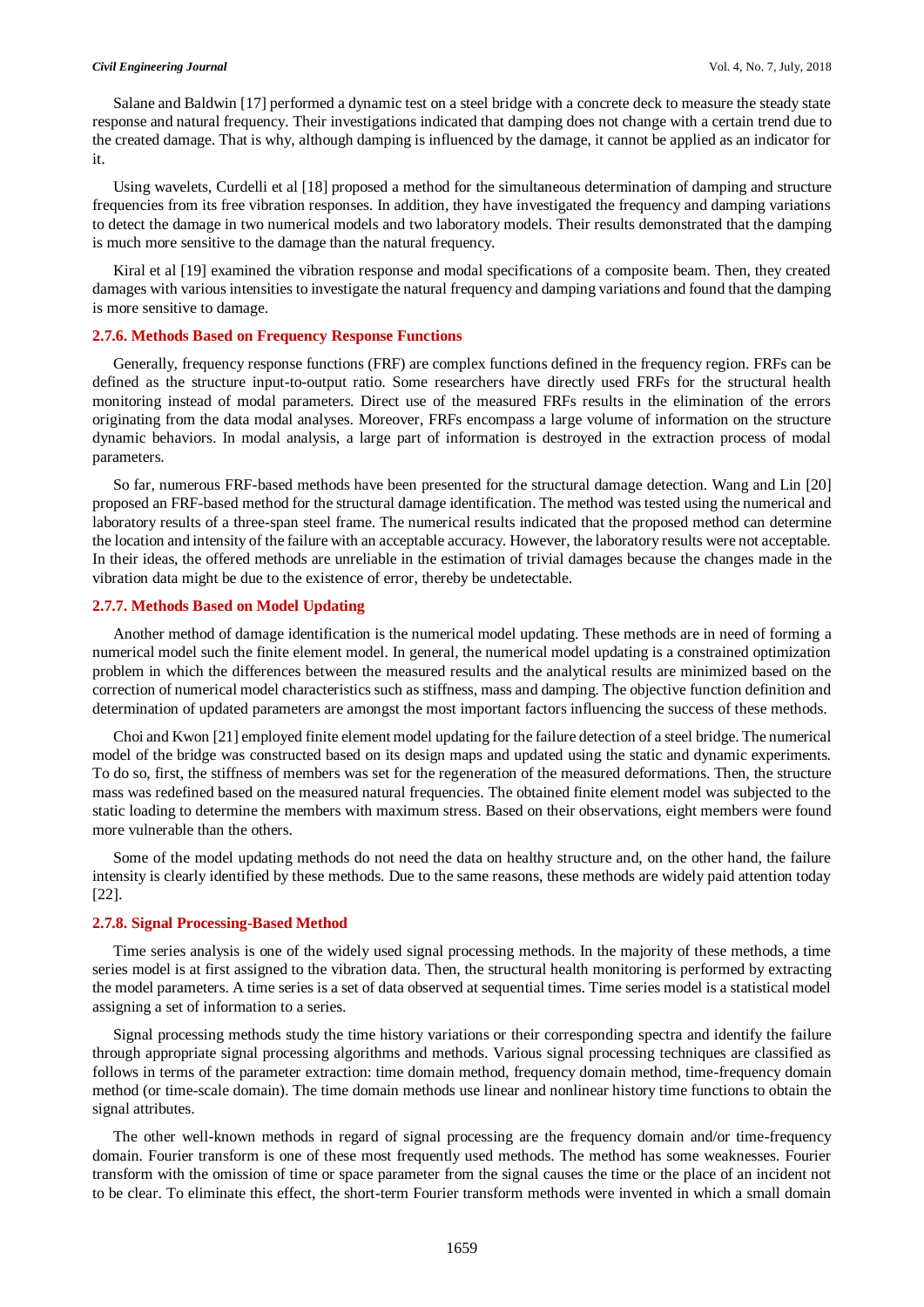of the signal is processed. However, how to select the domain influences its accuracy. The wavelet transform is an almost new method in signal processing, meeting the disadvantages of the prior methods. Wavelets are combinations of functions having the ability to describe signal in a given time period. Wavelets are functions of two values, named time and scale, the latter of which can be corresponding to the frequency. The major advantage of using wavelet transform is the local analysis of a signal.

Ovanesova and Suarez [23] employed various methods of continuous and discrete wavelet transforms (CWT&DWT) to monitor the structural health of a beam and a one-storey frame subject to static and dynamic loads. The proposed method is based on the assumption that the structural damage causes confusion in the structure response. The confusion might be undetectable in the direct investigation of the structure response; but the lack of signal uniformity can be determined using the continuous wavelet transform coefficients or partial signal obtained from discrete wavelet transform. Their results indicated that the damage location can be determined with a high degree of accuracy.

Zho and Law [24] proposed a method based on wavelet transform of displacement time history under moving loads to perform structural health monitoring of a beam. The numerical and laboratory models of the beam were investigated to explain the method. The structure response was measured at a point and the continuous wavelet transform was applied to determine the damage location. Moreover, an index was presented for the estimation of the cracking depth. The suggested method provided acceptable results for the estimation of various damage scenarios in the numerical model.

#### **2.7.9. Artificial Intelligence-Based Method and Evaluation of Uncertainty**

Neural Networks provide some powerful methods in solving the problems such as pattern recognition, data analysis and control. These methods are inspired by the biologic systems such as the human brain and consisted of a computational structure including a combination of the processing units (neurons). The neural networks can be used in solving the inverse problems like structural health monitoring and damage estimation.

In confrontation with computational problems in the real world, using a combination of computational methods predominantly outperforms the exclusive use of them in separate. This reality leads to the creation of systems such as neuro-fuzzy computing methods. The neural networks are used in these systems for the pattern recognition and adaptation to environmental variations. The fuzzy inference systems are used along with these neural systems to systematically describe the human knowledge and make deductions and a proper decision. Combining the two aforesaid methods with optimization techniques with no differentiation results in a new method called neuro-fuzzy computing and soft calculation.

Shu et al [25] used the dynamic response of the structure to offer a failure detection algorithm based on an artificial neural network. The finite element model of a railway steel bridge constructed in Abacus was used. In one state, the failures have been taken into consideration separately and in another one, several failures have been considered together in another state. In their study, numerical tests were conducted on the finite element model considering the specifications of different trains to validate the approach. They concluded that the proposed method can accurately determine the location and intensity of the failure and that determining the failure location is much more difficult than the failure intensity determination.

# **2.8. Dynamic System Identification and its Use in Structural Fault Detection**

The process of moving through the path from observing the data to achieving a mathematical model is the essential topic discussed in engineering sciences and applications. The process is called system identification method in the control areas and its objective is to obtain dynamic models (differential equations) from the observed input and output signals. Its fundamental concepts are in common with the general processes of model construction in statistical works and other sciences.

System identification is an area in which the dynamic systems are modeled using empirical data. Generally, an identification experiment is undertaken by stimulating the system and its inputs and outputs are observed within a time interval. The signals are normally stored in a computer to be used for next analyses. The structural health monitoring process embraces the observations carried out on a system during a period using the measured dynamic responses recorded by a series of sensors to extract the fault-sensitive indicators, followed by a statistical analysis of them to determine the system health.

#### **2.8.1. Fuzzy Genetic System**

Failure detection problems are those inherently accompanied by uncertainty and error or the loss of part of the input information. The input information are usually obtained from the sensors installed on the structures. The information measured by these sensors are often processed before being used as a failure index. Based on the information obtained from sensors, the structural health monitoring system should be able to provide the maintenance engineer with certain outputs. The defective state of a system can be investigated through a five-step process as expressed by Rytter in 1993 [6].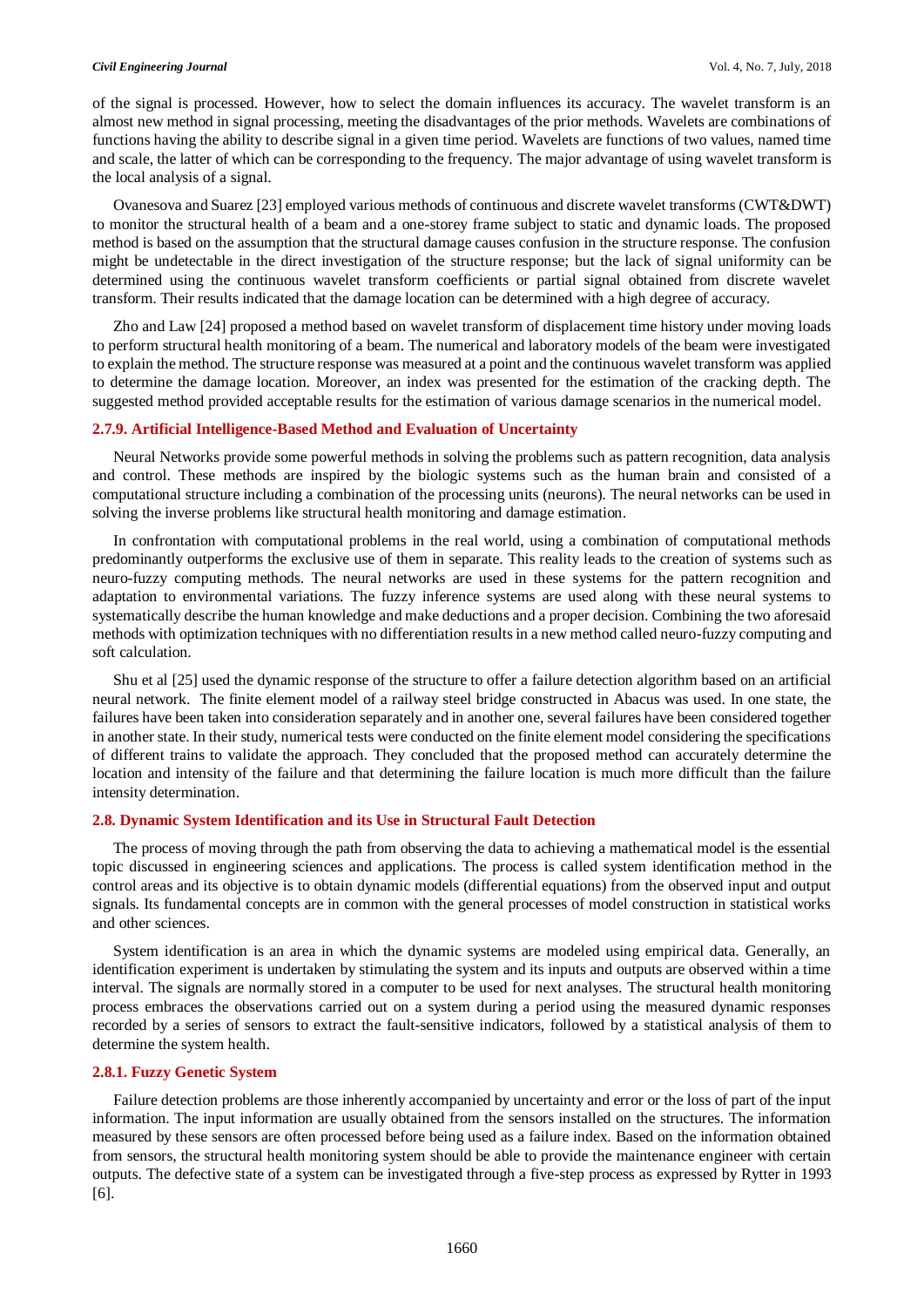- a. Existence: is there any fault in the system?
- b. Location: where is the fault in the system?
- c. Type: what is the failure type?
- d. Size: how intense is the fault?
- e. Prediction: how much is residual useful life of the structure?

The more the number of above questions that the health monitoring method responses, the more complete and more valuable the structural health monitoring system is. The answers to these questions should be as accurate as possible. The answers that are explained in phrases and words are more useful to the maintenance engineers than those explained by numbers. Amongst several soft calculation methods, fuzzy logic is the method that receives numerical inputs and provides verbal outputs. However, the fuzzy logic lacks the ability to learn from the input data and the rules governing the fuzzy system should be specified by an expert. The fuzzy rule base development is a difficult task and it gets more complicated when the number of the inputs and outputs increase.

Combining the fuzzy logic method with the genetic algorithm gives a soft calculation algorithm called genetic fuzzy system (GFS) that can automatically generate fuzzy rules from the input data.

In a dissertation by Jahan, the fuzzy genetic system was applied to health monitoring system of bridge structures. The key objective of using genetic algorithm was to propose an automatic fuzzy system design and to attain maximum precision in failure detection. This method was used for failure detection of a single-span railway bridge characterized by steel beams as well as a concrete bridge [26]. To study the failure detection, the numerical models of these two bridges were constructed using their measured dynamic specifications. To evaluate the efficiency of fuzzy genetic system in detecting the failure and the effect of modeling method, two 3D finite element model and a simplified 2D model of beams were used. After completing the analyses in order to control the uncertainties, noise values were added to the measured frequencies and its effect was investigated on the success of the identification method. The examinations of the dissertation indicates that the natural frequency possesses an appropriate sensitivity to the imposition of various failure scenarios to the structure. Moreover, the natural frequency, compared to other modal parameters, has a lower sensitivity to the random error. The increase in the number of the measured modes and application of the torsional modes cause the precise detection of the failure even in the symmetrical structures. Using the first eight frequencies provides for the estimation of the failure location and intensity with an acceptable accuracy. Also, the results showed that an acceptable precision in the failure identification can be attained using the simplified 2D model characterized by less complicacy and calculation volume [26].

# **3. Application of Health Monitoring Methods in Various Areas**

# **3.1. Structural Health Monitoring of Dams**

Dams are constructed with the aims of storing water, supplying the water-driven power plants, preventing floods development and so forth. They are considered as the structures of a high significance, so their health monitoring should be inevitably taken into consideration.

Since the dams are subject to repeated loading and un-loading resulting from the water accumulation and discharge and/or such other factors as the regional climatic changes, flood and earthquake, they are prone to failure under the force of various stresses and deformities.

In order to investigate how to monitor and inspect the Karkheh Dam, which is a reservoir dam, some precise tools were installed at different points on the dam and the modal information and physical changes were investigated using them. But, since the primary objective is to prevent the dam from failure, the visual inspections were carried out simultaneously at different points of the dam by the experts who looked for the harmful factors influencing the dam's vulnerability.

The visual inspections included:

- 1. Upstream part of the dam body: this part is investigated and controlled once every ten days in terms of slides, holes, cavities, cracks, fracture, erosion, etc.
- 2. Dam Crown: one of the most important accesses used for the possible repairs is the dam crown and on the other hand, it is possible that rain and snow accumulate on it. Thus, the slope and the atmospheric conditions are continuously evaluated at this point.
- 3. Weir: one of the essential issues that have to be taken into account is to prevent the concrete surface from failure due to the emergence of cavitation and erosion as a result of passage of water flow through the structure.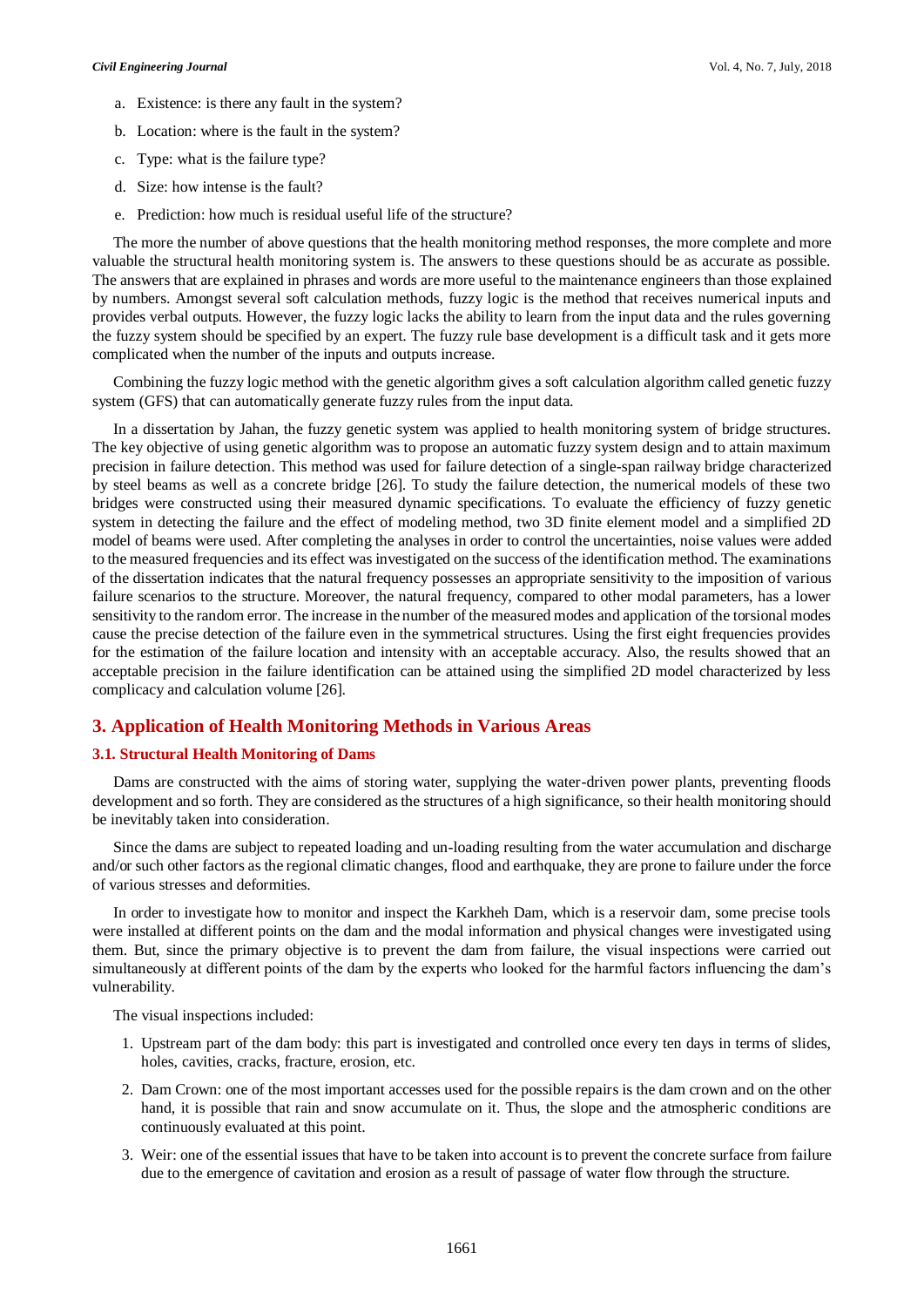4. There are many cases in this regard and the interested readers can find more information about them by referring to an article by Qafury and Malek Mohammadi [34].

Reza Qanbary et al [33] in their studies diagnosed the failure in the dam body with a high precision using the data obtained from the modal analysis of an arch dam based on static wavelet transform and without any need to the healthy structure model. They modeled Amirkabir concrete arch dam in ANSYS software to detect the structure failure in the form of modeled elements considering several scenarios. The method was essentially based on the insertion of data pertinent to the ability of the elements to be generated and their death into the software. Thus, the intended elements are, so-called, killed by multiplying the stiffness by a very small number. Upon the completion of the analyses, dam frequency responses were subjected to the wavelet transform analysis. In this study, they obtained the results such as damage identification with no need for the data of the healthy structure and the high sensitivity of the static wavelet transform to any discontinuity, the determination of the failure location with a higher precision and so forth.

# **3.2. Hydraulic Monitoring of the Hydraulic Drains**

Given the important role of the hydraulic structures in the stability and safety of the dams, the monitoring and measurement of the hydraulic parameters for the problems such as cavitation, erosion, valve vibrations and hammering flows are of great importance. The aforementioned problems are influenced by the parameters such as the discharge rate, flow velocity, hydrodynamic pressure, air speed, effective depth of water and the concentration of the flow air. Measurement of some of these parameters can help preventing failure from happening.

It can be understood that the damages created in the hydraulic structures originate from different sources. For instance, when the cavitation occurs as a result of the extant ruggedness of the surface, further damages start in the downstream of the dam. Over time, cavities are created in the concrete surface and they become larger as the flows collides the surfaces of the cavities and the gravels and the concrete surface are removed and carried due to the pressure difference between them and the other regions. It is evident that the damage followed by this incident is erosion that results in the vibration of bars subject to the flows and also mechanical damages.

According to the fact that all parameters affecting the failure are hydraulic and measurable, the monitoring method is based on certain sensors as summarized below:

- 1. The water dynamic pressure: to measure pressure, a pressure sensor can be used in the distance between the service valve and emergency valve as well as in the downside of the service valve on the floor.
- 2. Air speed: using vane anemometer is recommended for the measurement of the air speed in the air supply ducts for aeration as well as in the distance between the free water level and the tunnel roof.
- 3. Air pressure: an air pressure sensor can be installed between the valve housing and the lower discharge tunnel as well as in the ending section of the air supply duct and in the beginning, middle and ending parts of the lower discharging tunnel roof.

The use of novel methods for the direct evaluation of the hydraulic parameters:

- 1. The use of DECAVER device for the evaluation of friction rate and its total value in various parts of the path. Amongst the advantages of the device are its spatial adjustability and accurate measurements.
- 2. Chinese experts, as well, have invented a method by means of which they successfully monitored the tunnel weirs of Xialangdi dam by evaluating the sound differences between cavitation and cavitation occurrence [32].

# **3.3. Coastal Constructions**

The coastal constructions should also be subjected to health monitoring because about two third of the world population live on the beaches and/or in the vicinity of them. Additionally, developments in the recreational and building fields make the protection of these structures against the dangers such as storms, more important. Also, it should be noted that a considerable part of the global business takes place through the entrance and exit of vessels to and from the ports.

The method that is proposed in a research by Eqbal Shakery et al. [30] for the health monitoring is visual inspection performed by the signs such as broken armor and displaced stones as vivid indicators of damage or failure. To perform health monitoring via visual inspection of the structures, the personnel who are aware of the wave conditions, ebb and flow and the flow harvested during the recording period should be hired. Access to the armor section is a common problem because it is in the ebb and flow area covered with grass and algae [30].

The crucial information that have to be considered in visual inspections are:

- Counting the broken armor units including all of the cases in which crushed stones are found.
- Marking the cracks or the possible displacements.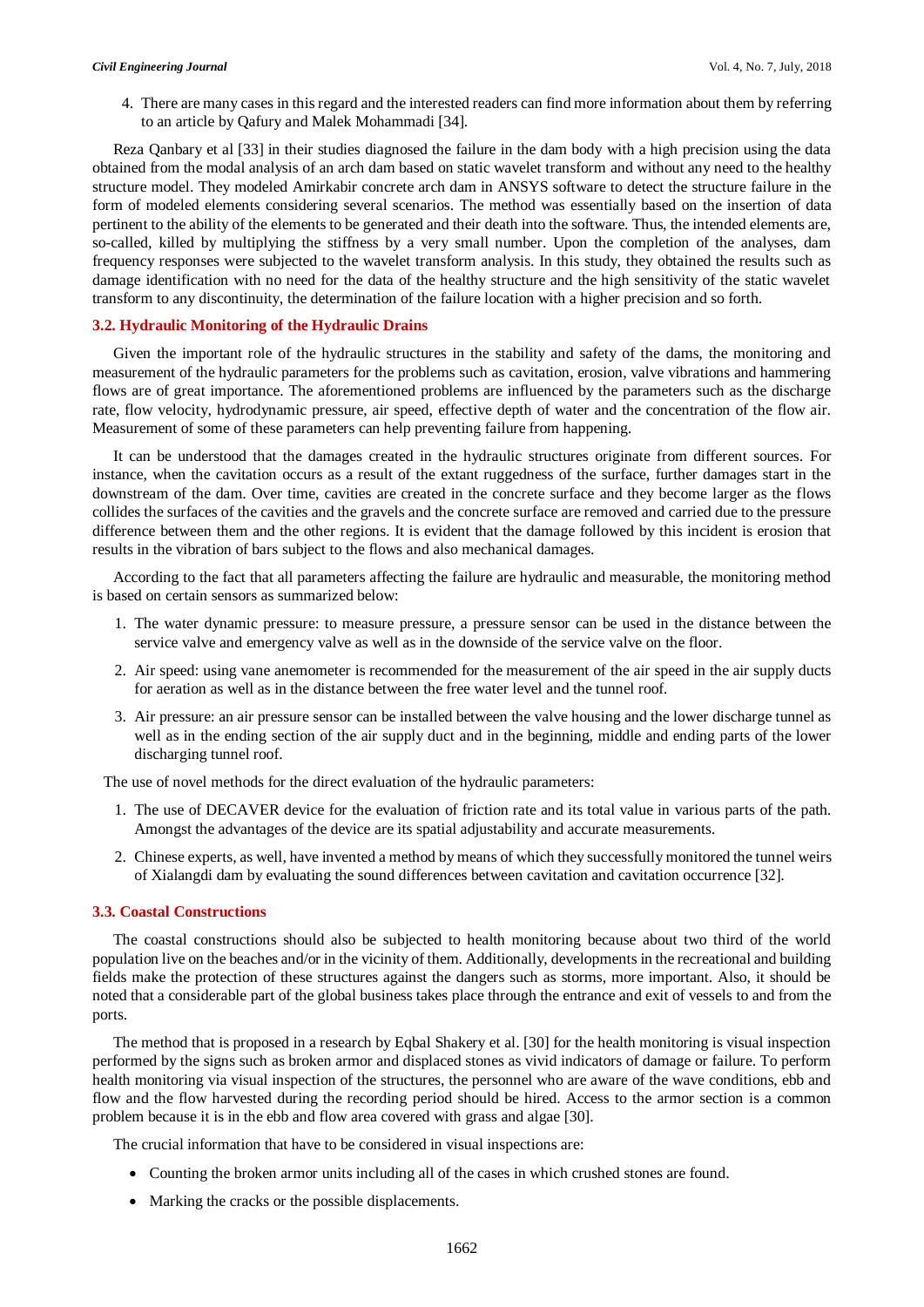Estimating the elevation of the selected locations using a reference point.

#### **3.4. Offshore Platforms**

Due to exploitation of the oil and gas fields and high cost of erection and installation, the marine platforms are considered as the national capitals so their health monitoring is inevitably necessary.

As explained in details in previous sections about the basics, principles and methods of structural health monitoring, for example, the natural frequency evaluation can be used to figure out the structure health status and other methods like time domain and so forth are also applicable. But, the important point that should be considered in selecting the methods is the cost. For example, 529 sensors were installed on CB32A, a fixed pier platform, to monitor the structure health in order to determine the exact location of the damage and its intensity and this can be economically unjustifiable [27].

According to the studies conducted on frequency area, FDD is deemed a precise and appropriate method for the fixed pier marine platforms.

To record the frequency responses of the structure using the sensors, environmental stimulants like wind, wave and so forth and changes in the physical responses (speed, displacement and strain) as well as the dynamic response variations like wind, humidity, temperature and so on are taken into consideration. The minimum number of the required accelerometers is determined according to the number of the target mode shapes depending on the sensor specifications, i.e. measured frequencies.

### **3.5. Monitoring and Quality Management of Water Resources**

According to the population growth and considering their needs for water resources and also based on the fact that over 70% of the ground surface is covered with water, monitoring and management of these resources is of a great importance.

Generally, the water resources quality monitoring is a programmed process of collecting specimens, measuring and recording or marking the various characteristics of water. It often aims to evaluate the proportion and match with the specified applied goals.

Monitoring Based on Field Inspections: in this method, the physical and chemical specifications of water like PH, TDS, total hardness and temporary hardness, etc. are investigated in the laboratories. Then, the averages of them are assessed and compared with the standard levels of drinking water in Iran and the world.

As the previously mentioned materials about the disadvantages of health monitoring by visual inspections and field inspections, here, again, some examples of their shortcomings can also be pointed out, for example the lack of information about the water resources quality variations trend in the short run, the impossibility of permanently assessing the features of water resources quality in various regions.

With the advancement of sciences, a software was designed by combining GPS, ArcGIS and databases. Using this software, resource inspection and resource location identification and readings are performed automatically. The mechanism of this software is as follows: when the inspector approaches the required source within a range with a radius of 25 meters, the system itself automatically displays the resource specifications and opens its corresponding forms so as to record the other readings in the system. In this method, as well, no certainty was observed for various pollution evaluation phases in different indices [31].

# **3.6. Quality Monitoring of the Surface Waters in Road-Paving Projects**

With the development of cities and increase in the pollution and the entry of the pollutants into the rivers, the monitoring and control of the water resources become inevitable issue. As explained in the section on the monitoring and quality management of the water resources, there is a need for an evaluation system upon the completion of the required information collection. Beside decision-making and analyzing the required cases and also responding to the questions such as "is the resource polluted? which of the parameters determine higher pollution" and so on, the evaluation system has to also offer the existent solutions.

Maryam Zargarnejad Soltani et al., in their study on the artificial intelligence science, have used Visual C# software to take advantage of DSS expert system, which is in fact the interface between the user and specialist's knowledge perception. It is evident that before encoding the program, the users should be interviewed so that their needs and the type of decision-making support tools are determined in a manner where useful results will be obtained. In their study, the water physical and chemical specifications were determined using NSF-WQI method that is the water quality index used by the American national institute [29].

#### **3.7. Road Surface Monitoring and Traffic Control**

With the population growth and the ever-increase in the traffic and expansion of the machine life, the road accidents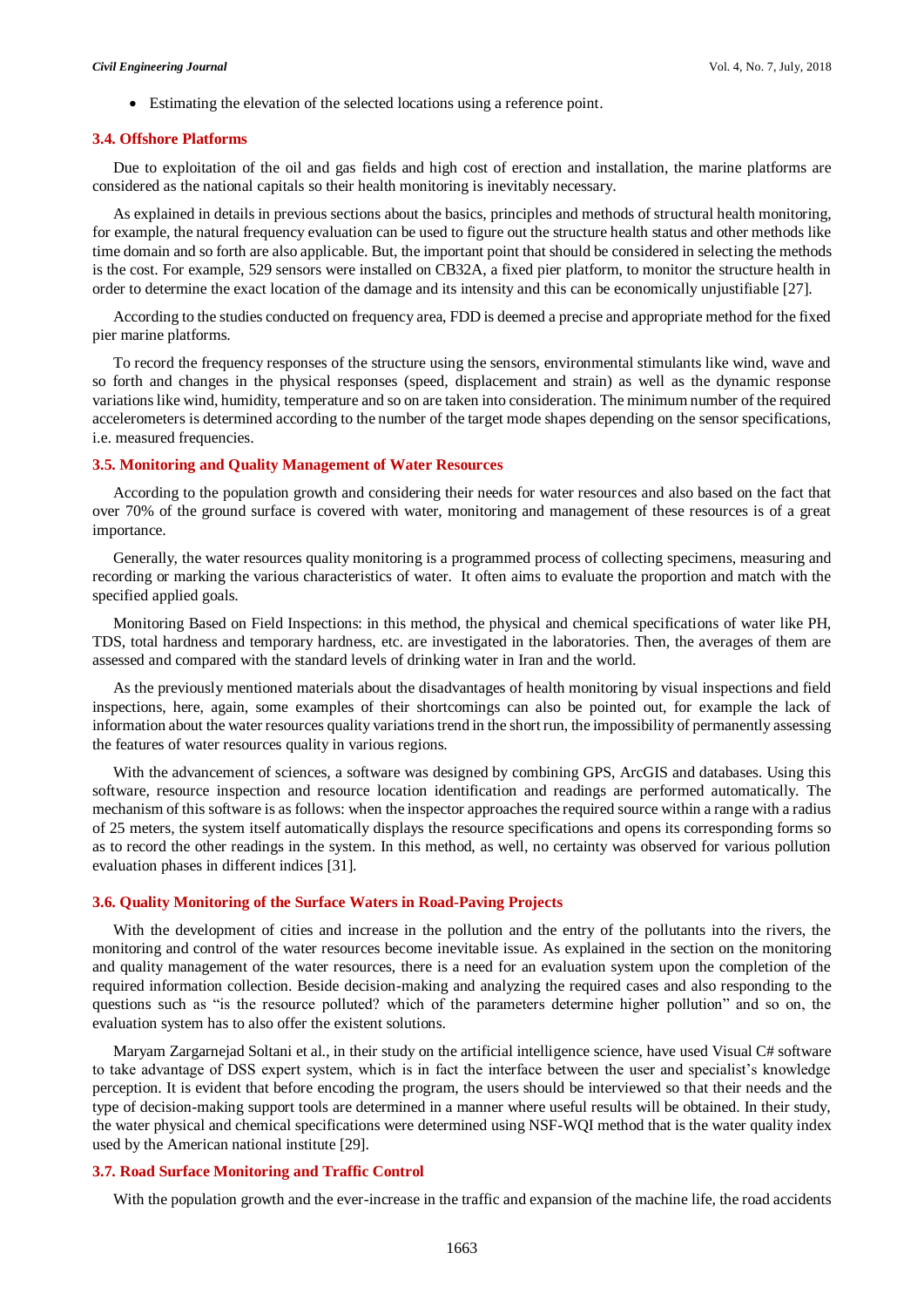have also increased in number. As the development of technology and wireless communication systems, an instrument has been designed under the title of wireless sensor network. These instruments can be installed on the vehicles to monitor the damage development such as holes created on the road surface over time. The on-time monitoring of these damages can prevent irreparable incidents like accidents; moreover, the expansion of the damages and failures as well as repair costs can also be prevented. In this system, the wireless sensor network, installed on mobile vehicles, send the information to fixed nodes along the path and then, to the central control unit. Given the fact that information such as angular slope in three directions, instantaneous acceleration, temperature, air pressure and magnetic north are sent to the control unit at the time unit, the information received from every vehicle is recorded separately and the speed of vehicle and its displacement are calculated [28].

Putting all the recorded spatial position at the side of one another in the database, the displacement points of the vehicles can be calculated to the three coordinate system direction and geometrical shape of the road surface can be obtained in 3D.



**Figure 4. Holes on the road surface and the 3D view produced by the system**

# **4. Conclusion**

Given that the health monitoring science was introduced herein for various sub-disciplines of civil engineering, it can be found out that:

- Regardless of the fact that some required sections and details are not available to human resources, the costs spend for monitoring and inspection by the human resources are much higher than using sensors for reading.
- The various methods utilized for the evaluations in any study field, including static or dynamic examinations, should provide the maximum use of these data for full-length evaluation of the structures so that the most useful response could be extracted from them in addition to the assessment of the outputs indicating the damages and failures. Among the methods studied up to now, fuzzy genetic method is the richest one because it is carried out based on a simple comparison featuring higher precision and more accurate responses and provides an analysis very much close to the investigations by specialist experts according to the information gathered for both the structure and quality monitoring of the surface waters, as conducted in a research by Sa'eid Jahan and Maryam Zargarnejad Soltani. So, the method is more cost-effective compared to the other methods in terms of the responses provided as outputs of the analyses; in addition, the method does not need reevaluation by the human workforce and experts.
- According to the fact that the health monitoring is mostly carried out for the projects of a high importance and these projects are predominantly enumerated amongst the national capitals, the investments made on the sensors and readings of the information should be evaluated by the evaluation system so as to make it clear that whether they are useful or not. The relative information gathered by these sensors has to be accompanied by a decisive response resembling the response of human brain various analysis conditions.

# **5. References**

[1] Helmut, Wenzel. "Front Matter Health Monitoring of Bridges." John Wiley & Sons, Ltd (January 2009). doi: 10.1002/9780470740170.

[2] Modares, Mehdi, and Natalie Waksmanski. "Overview of Structural Health Monitoring for Steel Bridges." Practice Periodical on Structural Design and Construction 18, no. 3 (August 2013): 187-191.doi: 10.1061/(ASCE)SC.1943-5576.0000154.

[3] Doebling, S.W., C.R. Farrar, M.B. Prime, and D.W. Shevitz. "Damage Identification and Health Monitoring of Structural and Mechanical Systems from Changes in Their Vibration Characteristics: A Literature Review" (May 1, 1996). doi:10.2172/249299.

[4] Davis, Stephen Lee, David Goldberg, Kevin DeGood, Nick Donohue, and James Corless. "The Fix We'Re in For: The State of Our Nation'S Bridges 2013". Retrieved from Transportation for America (June 2013).

[5] Doebling, Scott W., Farrar Charles R, and Michael Bruce Prime. "A summary review of vibration-based damage identification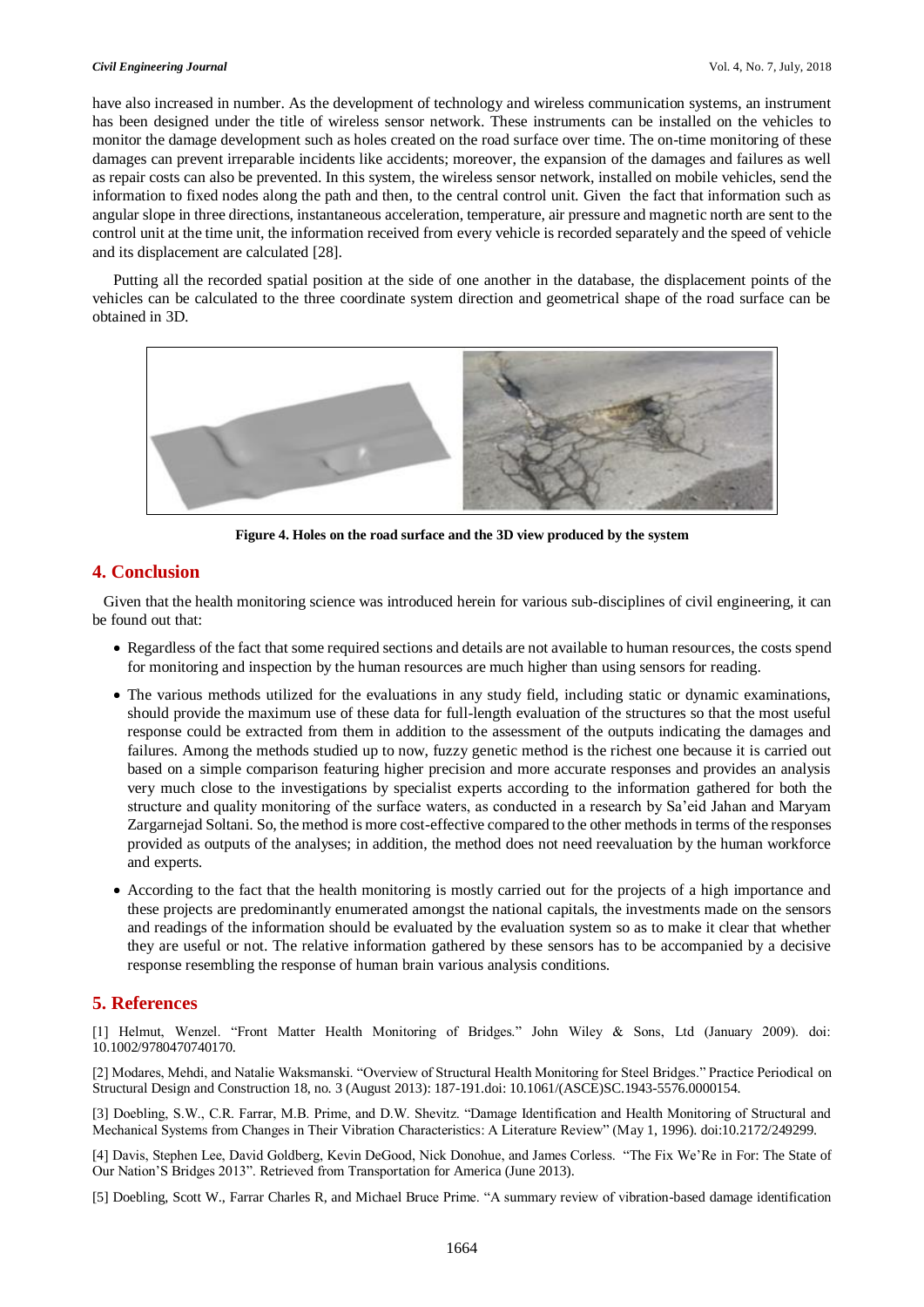methods." Shock and vibration digest 30, no. 2 (1998): 91-105.doi: 10.1.1.57.9721.

[6] Rytter, Anders. "Vibrational Based Inspection of Civil Engineering Structures". Vbn.Aau.Dk (1993).

[7] SOHN, Hoo. "A Review of Structural Health Monitoring Literature: 1996-2001". Cinii Articles (2004).

[8] Mohiuddin, ahmed khan. "Bridge Failure Studies and Safety Engineering Bridge and Highway Structure Rehabilitation and Repair." McGraw Hill Professional, Access Engineering (April 2010).

[9] Carden, E. Peter, and Paul Fanning. "Vibration based condition monitoring a review Structural health monitoring." International Conference on Damage Assessment of Structures 3, no. 4 (December 2004): 355-377.doi: 10.1177/1475921704047500.

[10] Dackerman, Ulrike. "Vibration-based damage identification methods for civil engineering structures using artificial neural network.." ((Ph.D) Thesis), University of Technology, Sydney. Faculty of Engineering. Opus.Lib.Uts.Edu.Au (2009).

[11] Cawley, P, and Robert Darius Adams "The location of defects in structures from measurements of natural frequencies."The Journal of Strain Analysis for Engineering Design 14, no. 2 (April 1979): 49-57. doi: 10.1243/03093247V142049.

[12] Ching, J, and James Beck Le. "Bayesian analysis of the Phase II IASC-ASCE structural health monitoring experimental benchmark data." Journal of Engineering Mechanics 130, no. 10 (October 2004): 1233-1244. doi:10.1061/(ASCE)0733- 9399(2004)130:10(1233).

[13] Pandey, A.K., Biswas, M, and M, Samman. "Damage detection from changes in curvature mode shapes."Journal of sound and vibration 145, no. 2 (March 1991): 321-332. doi: 10.1016/0022-460X(91)90595-B.

[14] Dixit, A, and Sathyanaraya Hanagud. "Single beam analysis of damaged beams verified using a strain energy based damage measure." International Journal of Solids and Structures 48, no. 3 (February 2011): 592-602. doi: 10.1016/j.ijsolstr.2010.10.025.

[15] Pandey, A, and M, Biswas. "Damage detection in structures using changes in flexibility." Journal of sound and vibration 169, no. 1 (January 1994): 3-17. doi: 10.1006/jsvi.1994.1002.

[16] Patjawit, A, and worsak kanok-nukulchai. "Health monitoring of highway bridges based on a Global Flexibility Index." Engineering Structures 27, no. 9 (August 2005): 1385-1391. doi:10.1016%2Fj.engstruct.2005.04.003.

[17] Salane, H, and John Robert Baldwin. "Identification of modal properties of bridges." Journal of Structural Engineering 116, no. 7(July 1990): 2008-2021. doi: 10.1061/(ASCE)0733-9445(1990)116:7(2008).

[18] Curadelli, R.O., Riera, J.D., Ambrosini, D, and Mohamd Amani. "Damage detection by means of structural damping identification." Engineering Structures 30, no. 12 (December 2008): 3497-3504. doi: 10.1016/j.engstruct.2008.05.024.

[19] Kıral, Z., İçten, B.M, and Binnur Gören Kıral. "Effect of impact failure on the damping characteristics of beam-like composite structures." Composites Part B: Engineering 43, no. 8 (December 2012): 3053-3060. doi: 10.1016/j.compositesb.2012.05.005.

[20] Wang, Z., Lin, R, and Michael Klim. "Structural damage detection using measured FRF data." Computer methods in applied mechanics and engineering 147, no. 1 (July 1997): 187-197. doi: 10.1016/S0045-7825(97)00013-3.

[21] Choi, M.-Y, and Il-bum Kwon. "Damage detection system of a real steel truss bridge by neural networks." Paper presented at the SPIE's 7th Annual International Symposium on Smart Structures and Materials (April 2000): 295-306. doi: 10.1117/12.383151.

[22] Zhou, Zhengjie. "Vibration-based damage detection of simple bridge superstructures." (Doctor of Philosophy (Ph.D.) thesis), Civil Engineering, University of Saskatchewan Saskatoon (December 2006).

[23] Ovanesova, A, and Luis E Suarez. "Applications of wavelet transforms to damage detection in frame structures." Engineering¬¬ Structures 26, no. 1 (January 2004): 39-49. doi:1016/j.engstruct.2003.08.009.

[24] Zhu, X, and S, Law. "Wavelet-based crack identification of bridge beam from operational deflection time history." International Journal of Solids and Structures 43, no. 7 (April 2006): 2299-2317. doi: 10.1016/j.ijsolstr.2005.07.024.

[25] Gökdağ, Hakan, and Osman Kopmaz. "A New Damage Detection Approach For Beam-Type Structures Based On The Combination Of Continuous And Discrete Wavelet Transforms". Journal of Sound and Vibration 324, no. 3-5 (July 2009): 1158- 1180. doi: 10.1016/j.jsv.2009.02.030.

[26] Jahan, Sa'eid. "Structural health monitoring of the steel bridges based on modal information under exploitation conditions along with the evaluation of uncertainty", MA dissertation, civil engineering faculty, Tabriz (September 2017).

[27] Afshani, Ali Akbar. "Scales of selecting the type, number and arrangement of sensors for the health monitoring of offshore Shabloni fixed-pier platform in Persian Gulf", the eighth national conference on civil engineering, civil engineering faculty, Babul (May 2015). [https://www.civilica.com/Paper-NCCE08-NCCE08\\_0327.html](https://www.civilica.com/Paper-NCCE08-NCCE08_0327.html).

[28] Rangraz, Hadi. "Road surface monitoring, and traffic control by the use of mobile wireless sensor network", the third national conference on the road, railroad and aerial accidents and injuries. (May 2015).

[29] Zargarnejad, Maryam. "Application of expert system for the quality monitoring of surface waters in road-construction projects", national conference on the environment planning and conservation (February 2013).

[30] Shakery, Eghbaal. "Managerial approaches to design, monitoring and maintenance of coastal constructions", the second national conference on engineering and management of construction, monitoring and maintenance of the coastal constructions. (May 2013).

[31] Esma'eili, Ali. "Monitoring and management of the water resources quality by the use of GIS Online", national conference of water with the approach of clean water (March 2011).